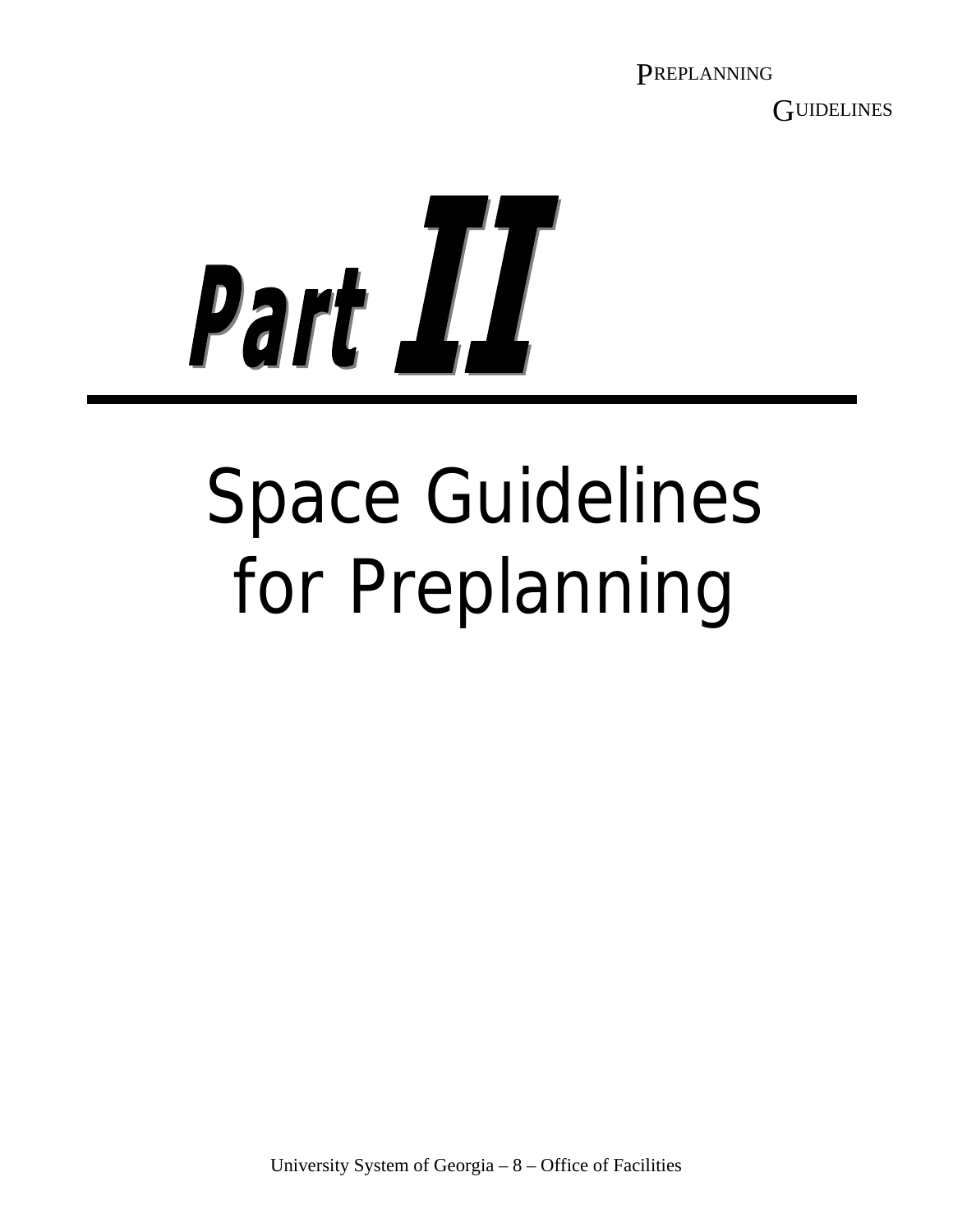# GUIDELINES

#### Preplanning Guidelines for Space Allocation

The objective of any building project, whether new construction or the renewal of an old facility, is to construction or the renewal of an old facility, is to provide the size, configuration, and relative juxtaposition of spaces needed to properly support an approved program objective. In striving to reach the optimum physical characteristics, the building's design team will be required to make a series of tradeoff decisions in order to fit the building on the owner's preferred site, to keep the overall project contained within its budget allocation, to provide needed or perceived lobby space or formal entryways, to house all of the program requirements, etc. This process can be a long and burdensome one for all parties, or it can be accomplished efficiently and in a timely manner.

The success of any capital project can frequently be linked directly to how well the project was started, and the start is dependent on the "quality" of information initially provided to the design team by the user's representatives. In this regard, the design team will be expected to provide alternative design solutions; these will be discussed and debated among the users and finally result in an approved design concept. In order for the designers to meet this expectation, it is incumbent that the user's representatives provide a comprehensive, well conceived program document that, among other things, identifies the room size parameters and adjacencies that are required to support the program objectives.

There are several ways that the user(s) can establish space need parameters as part of the project's program documentation. One way is to rely on traditional practices and previous experience. The following section of these Guidelines provides examples of this methodology. This is generalized information that can be helpful when considering traditional types of space. More sophistication can be introduced by referencing the *Space Planning Guidelines'* as published by the Council of Education Facility Planners, International. These guidelines project typical space allocations based on weekly student contact hours (WSCH) and station occupancy rate factors and by the higher education general information survey (HEGIS) code factors for each academic discipline. The CEFPI guidelines were used as the basis for the space-needs evaluation for each campus's physical master plan. Either of these two techniques will result in space allocations that reflect historically accurate space assignments but may not account for unique site

conditions or may not adequately project the requirements needed to support new technologies.

Another method for determining program-to-space relationships is through benchmarking. This process may be more time consuming than the analytical methodologies incorporated in the CEEPI guidelines. Benchmarking is, however, more likely to result in space allocations that represent current best practices in teaching and learning (and incorporating modern technology into the building program). The benchmarking methodology requires the user to: 1) identify peer institutions; 2) identify the programto-space standards used at the peer institutions; 3) visit selected peer institutions and assess programs and spaces; 4) question each peer institution regarding their perception of their program to space relationships; and 5) tabulate this information into a space-to-program allocation for the particular project being developed. Care must be taken to assure: 1) that appropriate peer institutions are included in the benchmarking study; and 2) the reasonableness of the final program-to-space relationships that result from this process.

As stated previously, the space guidelines included here are to be considered reasonable estimates of the space needed for selected purposes and not a definitive minimum or maximum that must be adhered to rigidly. In applying the guidelines, consideration must be given to the room shape, equipment requirements, access, utilization, and other functional requirements that may be required by the program or expected by tradition. This becomes especially critical when applying the guidelines within the context of an existing facility. These guidelines are based on current planning standards and functions applicable to the University System of Georgia and they warrant review on a periodic basis to verify their continued validity.

\_\_\_\_\_\_\_\_\_\_\_\_\_\_\_

<sup>1</sup> *The Space Planning Guidelines* are published by the Council of Educational Facility Planners, International, 29 W. Woodruff Ave., Columbus, Ohio, 43210, and are updated annually.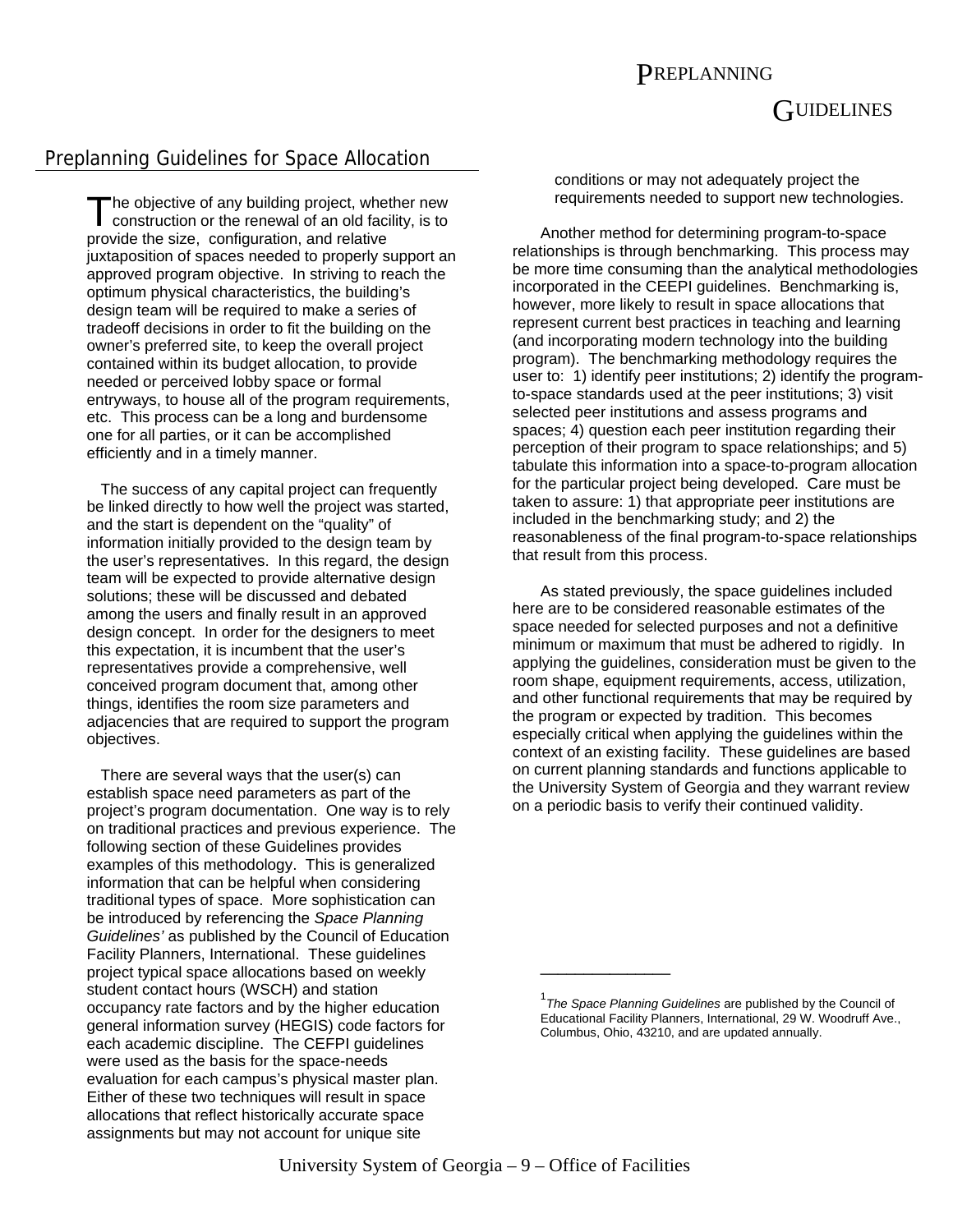# GUIDELINES

#### Classrooms Including Seminar Rooms

t is likely that classrooms, including seminar and It is likely that classrooms, including seminar and conference-type rooms, will rapidly evolve to support a variety of state-of-the-art instructional technologies employing ever-changing electronic characteristics. These "smart" classrooms are likely to include cabling and multiple types of electronic support equipment, particular line-of-sight requirements, audio and video transmission capabilities, and numerous other types of existing and yet-to-be-invented electronic support equipment, some of which are discussed in the *Design Guidelines for Instruction Presentation Systems and Facility Infrastructure* as prepared for the Office of Facilities in January 1998. A copy of these guidelines is fully reproduced as Appendix 2 to this document.

Even with the evolution of modern electronic instructional support capabilities, it is likely that use of, and reliance on, the more traditional form of classroom will be appropriate. This document, thus, includes a variety of information that could be applicable to any type of teaching and learning situation.

#### **Table 1**

| Intended Use                              | Assignable         |
|-------------------------------------------|--------------------|
|                                           | <b>Square Feet</b> |
| 35-station, tablet arm chair-type seating | 600-700            |
| 35-station, table-type seating            | 750-875            |
| 50-station, tablet arm chair-type seating | 800-900            |
| 60-station theatre-type seating           | 800-900            |
| 15-station seminar-type seating           | 325-375            |

## Suggested Topics For Consideration:

- During the life of any classroom, it is likely that the classroom will be used to support several differen t academic programs. Accordingly, all classrooms should be designed to accommodate the full range of modern electronic instructional support capabilities.
- Classrooms should be designed to accommodate the teaching methodologies that will support the academic discipline(s) for which the building is being designed. For example, some classrooms might be designed without windows (to support two-way video instruction) while tiered seating may be necessary for other teaching methods. The size of such rooms

may vary based on the particular instructional method(s) that will be used.

- $\div$  The number of each classroom type should be determined by the program requirements of the academic discipline(s) that are scheduled to occupy the building.
- $\cdot \cdot$  The design of all classrooms should incorporate proportions such that the room has functional length to width and floor to ceiling characteristics. Factors that should be considered include sight lines from all student stations to the instructor's position (and to the viewing screen(s) in the case of two-way interaction classrooms), acoustic characteristics, door placement to minimize class disruption for late arrivals, window placement (if windows are appropriate), and the location and type of lighting.
- ❖ Classroom design should avoid unique shape characteristics to ensure the room's future flexibility.
- $\div$  The type of learning station (tablet armchair, table-type, or fixed seating) should be as required to serve the instructional program(s) that will be offered in the classroom; the type of seating must be clearly identified in the project program because it affects the project's scope.
- ❖ Classrooms which incorporate a traditional configuration, tablet arm chair-type seating, should not generally exceed fifty stations.
- An executive conference room should include or otherwise have access to a sink, counter and secure storage areas suitable for the serving of prepared food. Executive conference rooms are limited to the President's suite and the vice president's office suites but should also be made available to other campus users.
- $\div$  It is important to make certain that each classroom has adequately anticipated the faculty-instruction needs by providing, as required, counter tops, technology requirements, sinks, hot and cold water, video projection capabilities, power and data service needs, and similar features.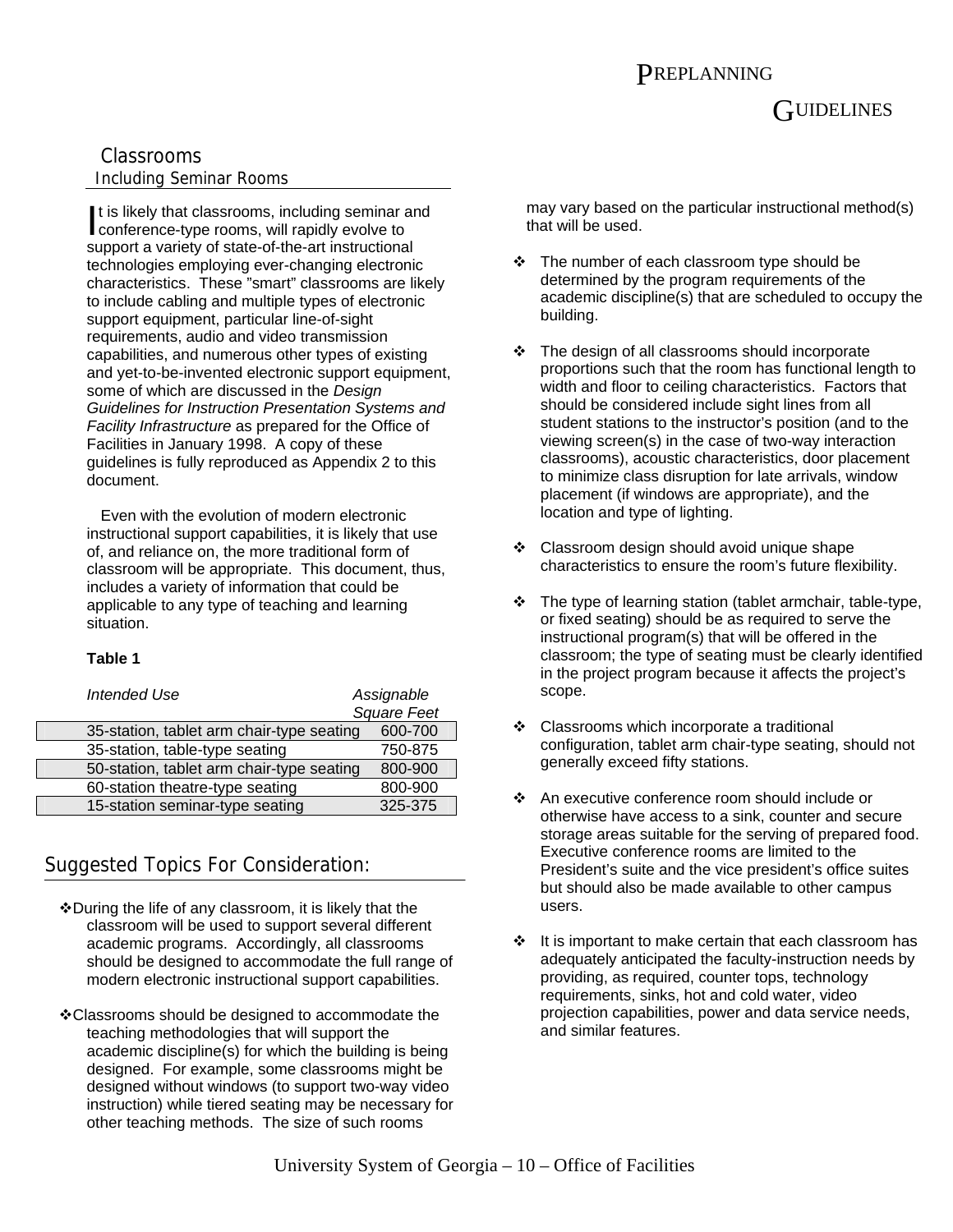# GUIDELINES

## Computer Laboratories

omputer laboratories, including computer classrooms, Computer laboratories, including computer classrooms,<br>Crequire dedicated support spaces, together with areas reserved for storage and maintenance of computerrelated equipment and supplies. It is intended that the following space guidelines include all computer laboratory-related spaces.

#### **Table 2**

| <b>Type of Computer Laboratory</b> | Assignable Square<br><b>Feet/Station</b> |
|------------------------------------|------------------------------------------|
| <b>General Computer Laboratory</b> | 45-50 ASF/Station                        |
| Advanced (CAD) Computer            |                                          |
| Laboratory                         | 85-90 ASF/Station                        |

Suggested Topics for Consideration:

- **\*** Space for the following uses/functions is included in the guideline space standard: student workstations (terminals), instructor's station, an office (160 SF) for lab consultant/lab technician, equipment repair area, storage room, network equipment/server room. These functions do not need to be included within the laboratory they serve but may be grouped or otherwise located to allow efficiencies or economies.
- Careful consideration should be given to the number of stations included within a self-instruction computer laboratory to take advantage of "economies of scale" savings but not to create laboratories that are so large that they become unfriendly factories.
- Consideration should be given to grouping computer laboratories around, or in the vicinity of, central supporting facilities.
- The need for security, and the need for 24-hour access, if applicable, be considered.
- The need for additional power requirements and airconditioning must be accounted for at significant concentrations of computer-related equipment.
- **\***The location of the printers that serve the computer laboratories is very important. Are the printers to be networked and located at a single location, randomly placed throughout the labs, or configured in some other fashion? Costs, power, and data cabling factors should be considered.

 Attention should be given to the type of furniture that will be used to support the laboratories. Will the furniture incorporate power and data cable capabilities or will it be necessary to provide for these services in other ways? Will the furniture be fixed in place or movable?

#### Libraries

enerally, university and college libraries include three Generally, university and college libraries include three<br>Gdistinct types of space: reading space, stack space, and public and technical service-support spaces. One method for estimating the amount of library space is to calculate space needs as a function of student enrollment, as in Table 3 below. A project program, based on the institution's mission, purpose, accreditation criteria, and site and circumstance, will result in the final determination of the size and types of spaces needed in any library facility.

#### Reading Space

Reading Space includes General Purpose Reader Stations, Study Carrels, Telecommunications / Computer Workstations and Individual/ Group Study Rooms.

One method for determining the amount and type of reader stations is as a function of enrollment:

Reading Space = (Percent usage student enrollment by division + faculty percent usage) times ASF per reading station.

#### **Table 3**

|                          | <b>Universities</b>    |            |  |
|--------------------------|------------------------|------------|--|
| Users                    | <b>With Department</b> | Without    |  |
| (EFT)                    | Libraries              | Department |  |
|                          |                        | Libraries  |  |
|                          |                        |            |  |
| Lower division students  | 10%                    | 15%        |  |
|                          |                        |            |  |
| Upper division students  | 5%                     | 15%        |  |
|                          |                        |            |  |
| <b>Graduate students</b> | 5%                     | 20%        |  |
|                          |                        |            |  |
| Doctoral students        | 5%                     | <b>20%</b> |  |
|                          |                        |            |  |
| Faculty                  | 5%                     | 10%        |  |

For department and specialty libraries the percentages may vary significantly and are generally higher.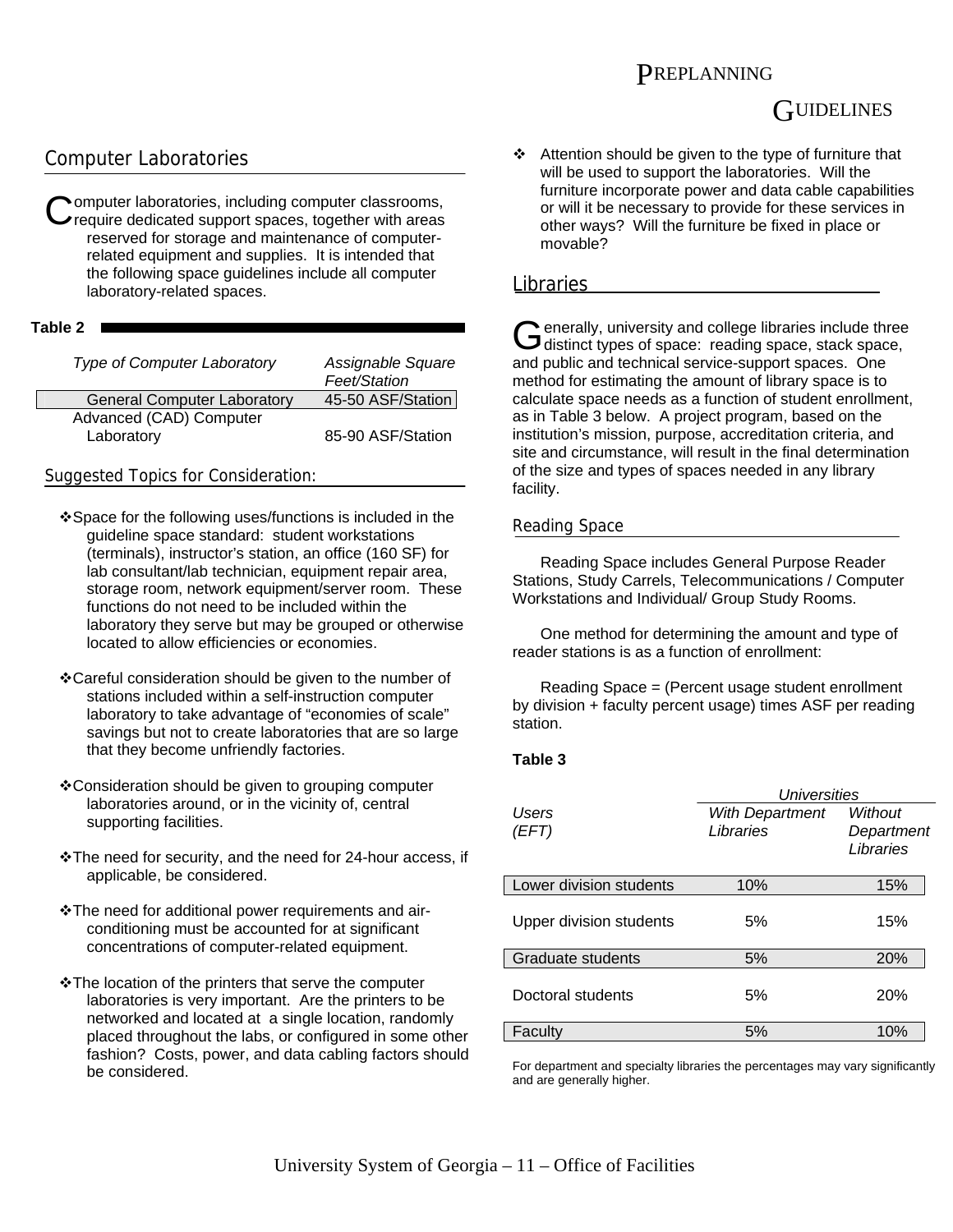# GUIDELINES

 The program should confirm and validate the number of each type of reading station. All reading stations should have data and power access. The following types of reading stations may be anticipated:

 General Purpose Reader Stations: sized at 25-30 ASF per station;

Study Carrels: 35-40 ASF per station;

- Telecommunications/Computer Workstations: 45- 50 ASF/station; and
- Individual/ Group Study Rooms: Generally 30-35 ASF/student.

#### Stack Space

Stack space includes "Open stacks" and "Movable Aisle Compact Shelving" (MACS).

Generally, a library will house "non-book materials" at a ratio of 40 percent of the open stack area.

#### **Table 4**

| <b>EFT Student</b><br>Enrollment | Collection<br>Volumes | Volumes in<br>Open Stacks | Volumes<br>in MACS | Assignable<br>Square Feet |
|----------------------------------|-----------------------|---------------------------|--------------------|---------------------------|
| Up to 3,000                      | 300,000               | 300,000                   | N/A                | 20,000                    |
| 6.000                            | 630,000               | 630,000                   | N/A                | 30,000                    |
| 8,000                            | 840,000               | 400,000                   | 440,000            | 50,000-60,000             |
| 10.000                           | 940,000               | 400,000                   | 540,000            | 55,000-65,000             |
| 12,000                           | 1,060,000             | 480,000                   | 580,000            | 65,000-70,000             |
| 14.000                           | 1.200.000             | 600.000                   | 600,000            | 75.000-80.000             |
| 18,000                           | 1,400,000             | 700.000                   | 700,000            | 90,000-100,000            |
| 20.000                           | 1,500,000             | 800.000                   | 700,000            | 95.000-105.000            |
| 25,000                           | 1.800.000             | 100.000                   | 800.000            | 120.000-130.000           |

#### Public / Technical / Service / Support Space

Service / support space can be estimated at 35% to 45% of the reading stack areas and it may include administrative offices, reference areas, cataloging, acquisitions, lounges, circulation space, utility space, and other miscellaneous areas:

#### **Library space (GSF) = reading space + stack space + service/support space**

#### Planning for Modern Library Technologies

The preceding methodology for estimating library space needs is based on the traditional form and function(s) expected from university libraries. Modern technological innovations, coupled with changes in the learning and teaching environment, make it doubtful if traditional libraries will be constructed in the future. However, the basis for

estimating the space eligibility for library purposes, no matter how the purposes are provided, remains valid.

It should be expected that space previously devoted to volumes in stack spaces and/or in MACS will be used to accommodate student work stations, group study spaces, electronic library interface stations, and many other types of electronic-support-for-learning opportunities. Library planners must pay careful attention to the manner in which printed material will be acquired and managed versus the manner in which the same information can be accessed electronically. It is also quite likely that libraries will evolve to become integral components of larger "learning centers" that include a variety of teaching and learning spaces. Library planning is evolving and a great effort should be made to evaluate the multitude of available opportunities and to develop a configuration that is best suited to the particular teaching mission, site and circumstance, and need of each campus.

#### Suggested Topics For Consideration:

- There are two types of collection space: "open stacks" and "movable aisle compact shelving" (MACS). The amount of each type of collection space will change as a campus's collection grows.
- $\div$  The location of the electronic card catalogues and related support spaces should be carefully considered in order to allow for appropriate pedestrian circulation and for future flexibility.
- Movable Aisle Compact Shelving (MACS) provides denser storage and a resultant reduction in the amount of space needed to house the collection. MACS or dense storage should be designed at a 25:1 ratio of volumes to square feet. MACS should be carefully monitored so that the least frequently used volumes are housed in this less accessible method. MAC equipment is not generally accessible to library clients.
- $\cdot \cdot$  The control of humidity is of particular concern in certain regions.
- $\div$  Lighting requirements differ significantly throughout the various parts of the library; close attention should be paid to assure the provision of the appropriate type and levels of light.
- $\div$  The site for a new library should take into account the need for access by campus and community users, the need for extended hours of security, after hours access requirements, and the delivery and custodial access requirements.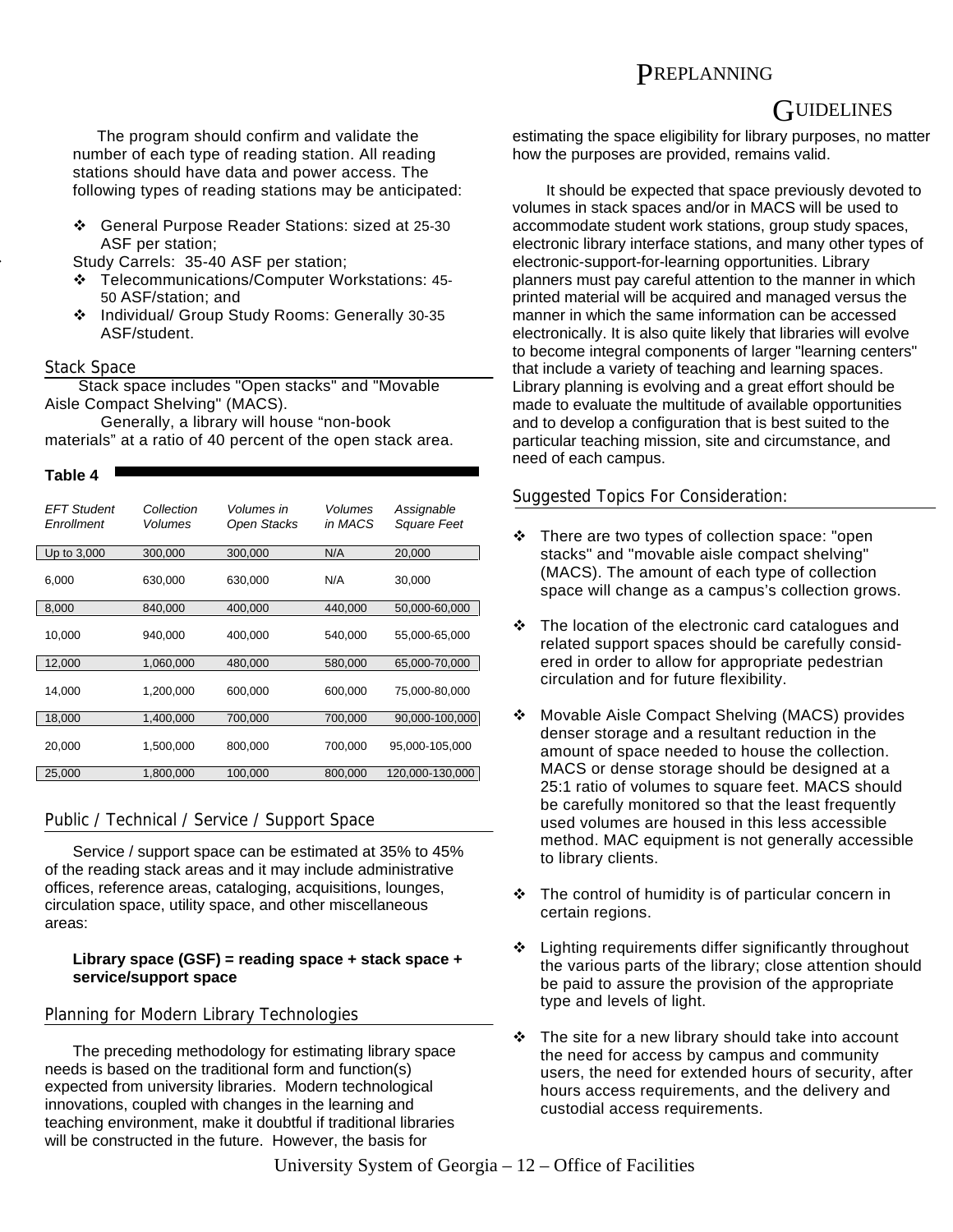# GUIDELINES

## Office Spaces

#### **Table 5**

| Use                                  | Size in Square Ft        |  |
|--------------------------------------|--------------------------|--|
| Campus President (private)           | $225 - 300$              |  |
| Vice President or Dean               | $200 - 250$              |  |
| <b>Library Director</b>              | $150 - 200$              |  |
| Department Head                      | 125 – 175                |  |
| Professional Staff (private office)  | $110 - 125$              |  |
| Faculty Office (private office)      | $115 - 130$              |  |
| Professional Staff, 4 stations       | $400 - 440$              |  |
| (open office environment or          | (+ 80 sq. ft.            |  |
| workroom configuration)              | for each add'l<br>staff) |  |
| Senior Secretary or                  |                          |  |
| Department Receptionist              | $145 - 160$              |  |
| Clerical or Technical                | $100 - 120$              |  |
| Support Staff (single office)        | (+60 square feet         |  |
|                                      | for each additional      |  |
|                                      | staff)                   |  |
| Student Assistant                    | $60 - 80$                |  |
| 15-station executive conference room | $350 - 400$              |  |

Suggested Topics for Consideration:

- $\div$  The campus president's office is the only space on campus that should incorporate a private restroom. The need for a campus president to have ready access to a meeting or conference room is recognized; space for such use is not included in this office space calculation but should be accommodated within the President's suite of spaces.
- $\div$  It is intended that faculty offices be provided on the basis of one office for each full-time equivalent faculty position. Gang or multiple-station faculty offices are discouraged because they do not allow the confidential counseling necessary between student and faculty and do not provide the security needed to protect testing materials or intellectual property.
- Professional staff may be housed in private offices or in the open office/workroom environment, depending on the type of function to be performed and the organizational framework utilized by the campus.

This space includes all circulation, files and equipment requirements.

- The senior secretary or department receptionist's area is sized to include departmental files, electronic support equipment, and/or a waiting area as appropriate to serve the program requirements.
- $\div$  The arrangement of administrative offices for the president, vice presidents, and their respective staffs should be designed to support the particular administrative organizational style determined to be best suited to the campus and its educational purpose. Thus an administrative facility may be designed to accommodate all central administration, or the central administration may be dispersed throughout the academy.
- $\div$  Economies are associated with the open office configuration. Careful consideration should be given to using this design when appropriate.
- Whenever possible, offices should be designed to incorporate the use of natural light.
- ❖ Office suites should be designed to include waiting or reception areas when the office serves the public or when clients visit the office space on a regular basis.
- $\div$  Clusters of office spaces should be provided with appropriate service-support facilities, including work rooms incorporating mail and storage service areas, copy rooms, and spaces for electronic support equipment.
- An executive conference room should include or otherwise have access to a sink, counter and secure storage areas suitable for the serving of prepared food. Executive conference rooms are limited to the President's suite and the vice president's office suites but should be made available to serve other campus users.

## Indoor Physical Education

The instructional need for physical education space will depend greatly on the campus's academic mission, together with the campus's site and situation within the local and/or regional community. However, the general need for indoor physical education space to support the academic program might be similar to that referenced in the following table.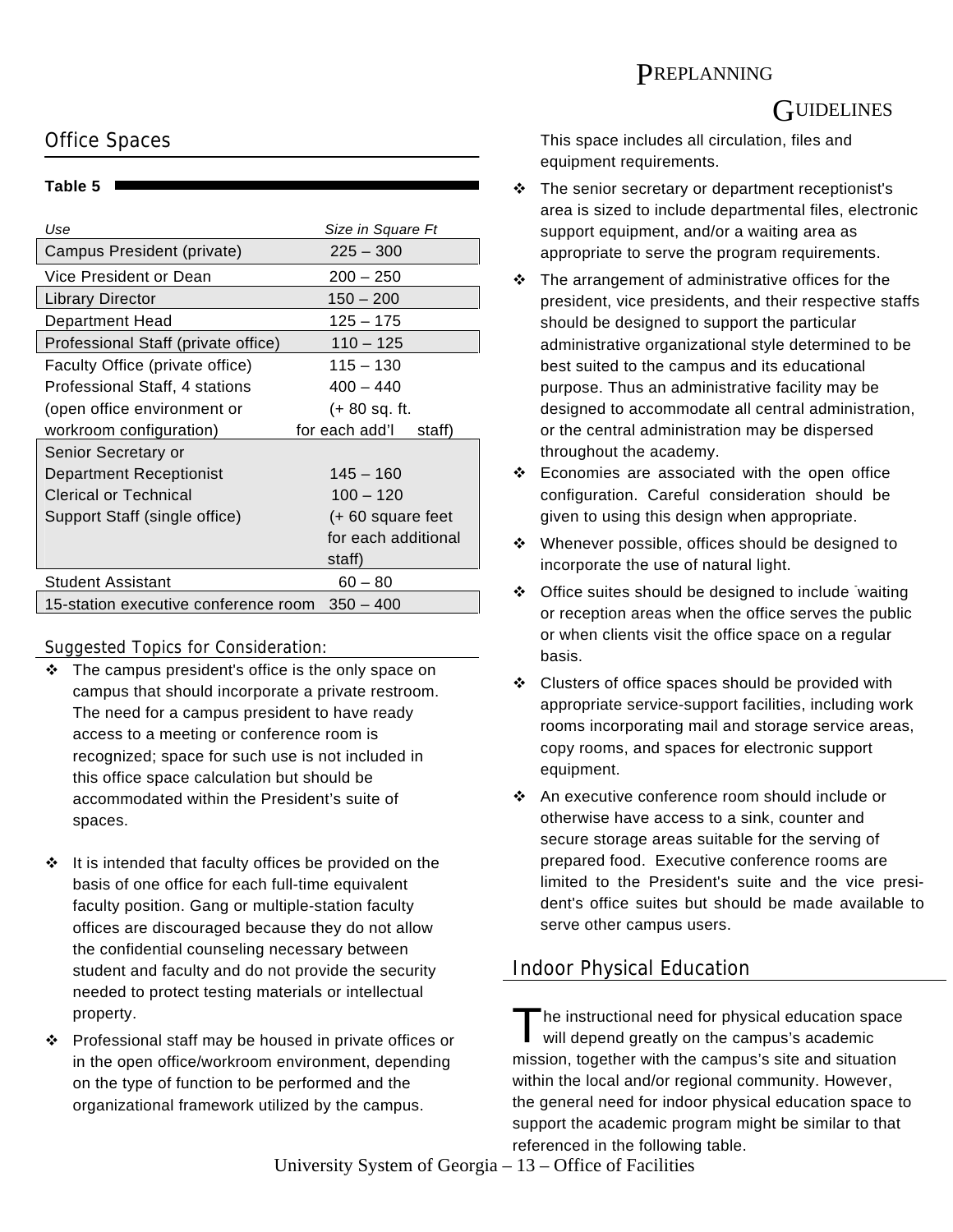# GUIDELINES

#### **Table 6**

| <b>Campus Student</b><br>(ASE)<br>Enrollment (EFTS) | Square Feet  |  |
|-----------------------------------------------------|--------------|--|
| Minimum eligibility                                 | 24,000 ASF   |  |
| $2,000 - 4,000$                                     | 11 ASF/EFTS  |  |
| $4,000 - 8,000$                                     | 10 ASF/EFTS  |  |
| $8,000 - 15,000$                                    | 8 ASF/EFTS   |  |
| $15,000 - 25,000$                                   | 6.5 ASF/EFTS |  |
| $25,000+$                                           | 6 ASF/EFTS   |  |

## Suggested Topics For Consideration:

- $\cdot \cdot$  The basic gymnasium facility, suitable for campuses with smaller enrollments, should be designed to accommodate multiple activities, i.e., a multipurpose building. Attributes of such facilities should be designed to accommodate instructional programs that are consistent with the campus's academic mission. Thus, while the overall size of the gymnasium may be the same at campuses with similar enrollments, the integral components of the buildings may vary because of the particular programmatic requirements of the institutions.
- $\div$  Because of the large volume spaces, combined with the potential for large numbers of persons attending spectator sports or other activities, the method(s) by which a gymnasium facility is heated, cooled, and dehumidified should be carefully considered. Operating cost factors should be evaluated at part of a gymnasium's initial design to assure that construction cost savings are considered together with the longer-term operating cost characteristics.
- $\div$  Normally, a campus gymnasium should be sited so that its various facilities (e.g., locker rooms, showers, etc.) can serve both indoor and outdoor physical education activities.
- ❖ Gymnasium facilities should be sited and designed to optimize the use of available parking in order to reduce the need to construct additional parking to serve the occasional event assembly needs of the facility.
- $\div$  Because it is common for a gymnasium to service multiple assembly events that are attended by persons not particularly acquainted with the campus grounds, special attention should be given to the

provision of exterior lighting and signage that is useful during the hours of darkness.

## Outdoor Physical Education

**Table 7** 

ny campus s need for outdoor physical education  $A$ ny campus s need for outdoor physical education<br>Aspace is influenced greatly by factors beyond the requirement for instructional space. The following table indicates the amount of outdoor space a campus may require in support of its instructional programs.

| <b>Campus Student</b><br>Enrollment (EFTS) | Acres | Teaching<br><b>Stations</b> |
|--------------------------------------------|-------|-----------------------------|
| 2,500                                      | 18    |                             |
| 5,000                                      | 22    | 8                           |
| 7,500                                      | 26    | 9                           |
| 10,000                                     | 29    | 11                          |
| 15,000                                     | 34    | 14                          |
| 20,000                                     | 37    | 17                          |
| 25,000                                     | 39    | 19                          |

- Examples of outdoor teaching stations include baseball or softball fields, soccer fields, track and field areas, field hockey areas, tennis courts, multiuse outdoor areas, and other similar outdoor athletic areas that support instruction in physical education.
- $\div$  The type of outdoor physical education areas constructed should be consistent with the needs of the physical education (academic) program.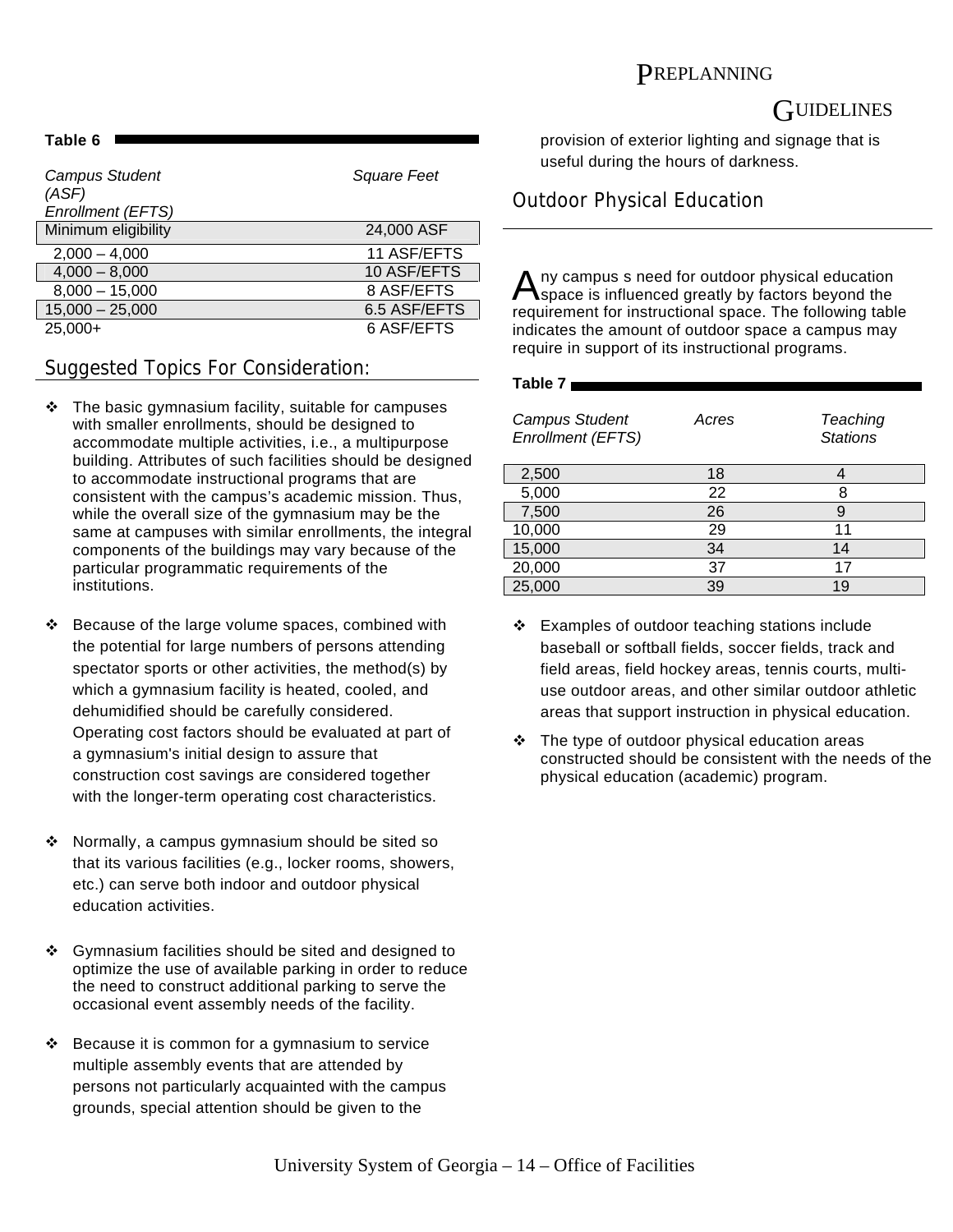# GUIDELINES

 Support facilities, such as lockers and showers, are typically provided in the campus gymnasium rather than in freestanding buildings.

## Plant Operations

#### **(Physical Plant)**

n appropriately sized and configured corporation yard is vital to the operation and maintenance of all campus facilities. Corporation yard space includes shops, drafting room, offices, warehouse areas, storage, groundskeepers workrooms, vehicle storage and maintenance facilities, and may include campus security quarters and shipping and receiving facilities. Corporation yard space eligibility is calculated on the basis of ASF per EFTS and includes both indoor and outdoor areas. An appropriately sized and configured corporation yard<br>A is vital to the operation and maintenance of all campus

#### **Table 8**

| EFTS    | ASF Per<br><b>EFTS</b> | ASF    | Outdoor<br>Paved Area |
|---------|------------------------|--------|-----------------------|
| Minimum | N/A                    | 7,500  | 10,000 sq. ft.        |
| 2,500   | 4.8                    | 12,000 | 20,000 sq. ft.        |
| 5,000   | 4.2                    | 21,000 | 33,000 sq. ft.        |
| 10,000  | 3.0                    | 30,000 | 40,000 sq.ft.         |
| 15,000  | 2.4                    | 36,000 | 45,000 sq. ft.        |
| 20,000  | 2.0                    | 40,000 | 50,000 sq. ft.        |
| 25,000  | 1.8                    | 45,000 | 55,000 sq. ft.        |

## Suggested Topics For Consideration:

- $\div$  The plant operations area should include all facilities necessary to support the physical requirements of the institution and may include offices for the plant director and administrative support staff, shops for the trades, warehousing (and if determined appropriate to the nature and operations of the campus, central receiving), and outdoor paved storage for vehicles and equipment.
- $\div$  If weather or other site-specific conditions make it practical or necessary, the area established for the outdoor paved parking of vehicles and equipment may include a roof covering. Such roofing installations are not considered as a building within a campus's inventory of facilities.
- $\div$  The plant operations area should be well fenced and capable of being well secured when not in use.
- $\div$  If practical, the plant operations area should have direct vehicle access from a suitable public highway, in addition to private egress to the campus. It is

preferable to encourage the separation of commercial delivery vehicles from on-campus traffic.

## The Efficiency Ratio

(Burden Factor)

he total area of a building is a combination of the assignable and non-assignable areas of the building and is generally known as the "gross area."

For preplanning purposes the gross area may be calculated by multiplying the assignable (net) area by an efficiency factor, or its reciprocal, the burden factor [net area times efficiency ratio (or burden factor) = gross area].

Computing the gross area by use of typical burden factors is one method to estimate the overall size of a building during its initial planning. The burden factor accounts for non-assignable spaces such as lobbies and corridors, toilet rooms, mechanical spaces, custodial closets, and electronic support and telephone rooms. Certain building types are typically more efficient than others; as such, the following table may be helpful in computing the gross size of a building during **preliminary planning**.